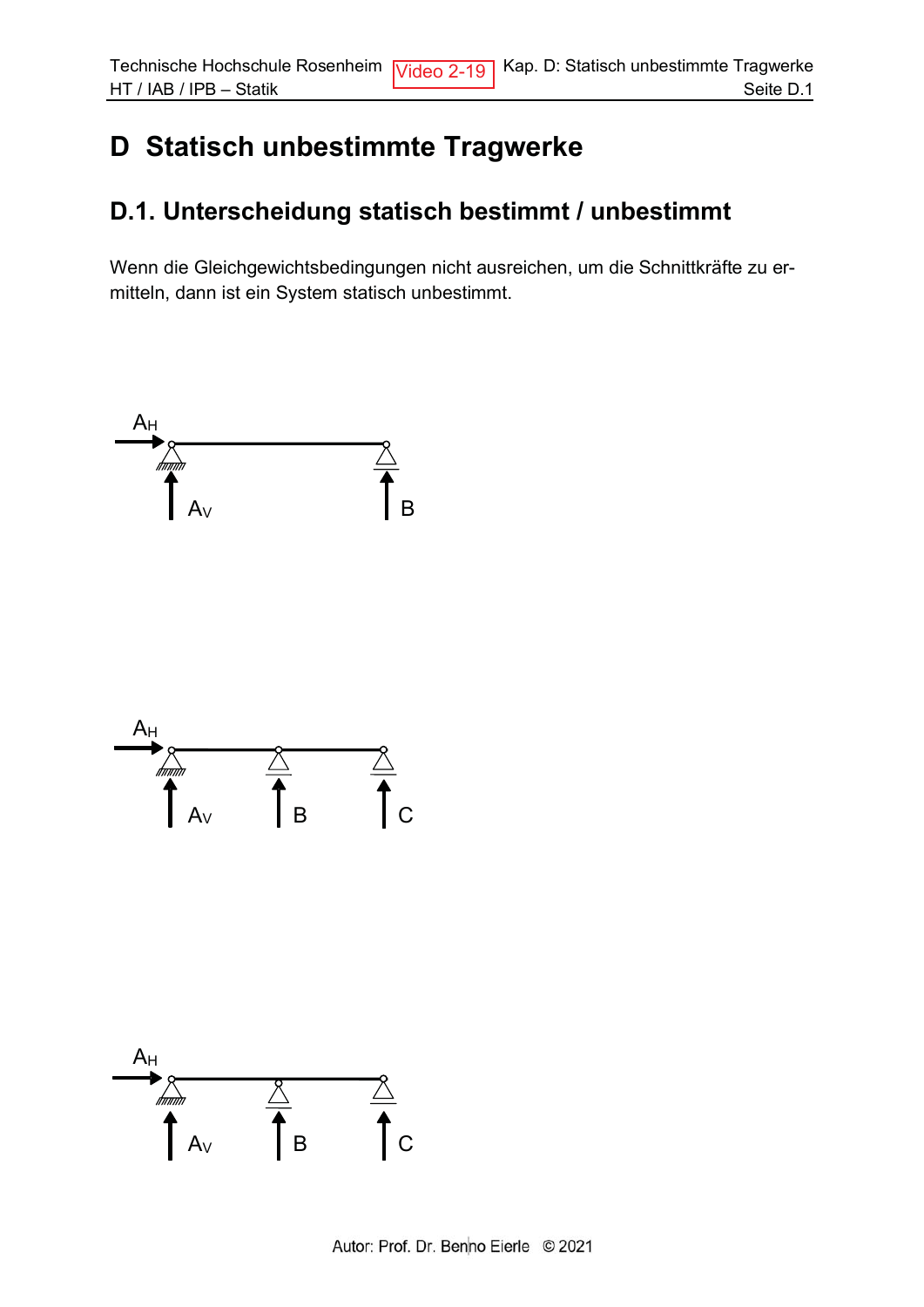#### Merke:

Ein Tragwerk ist "statisch unbestimmt" (manche sagen auch "überbestimmt"), wenn sich die Schnittgrößen nicht allein aus dem Gleichgewicht bestimmen lassen.



#### Merke:

Der "richtige" Gleichgewichtszustand stellt sich gemäß den Steifigkeiten der Stäbe ein.

- Steifere Bauteile ziehen Lasten an, beteiligen sich also stärker an  $\sim 100$ der Lastabtragung.
- Weichere Bauteile entziehen sich der Lastabtragung durch Verformung.



Für die Lösung von statisch unbestimmten Systemen gibt es im Wesentlichen zwei Verfahren:

- das Kraftgrößenverfahren (KGV)  $\rightarrow$  für die Handrechnung
- das Weggrößenverfahren (WGV)  $\rightarrow$  Basis der Computerprogramme  $\omega_{\rm{max}}$ (in allgemeiner Form: FEM = Finite-Element-Methode).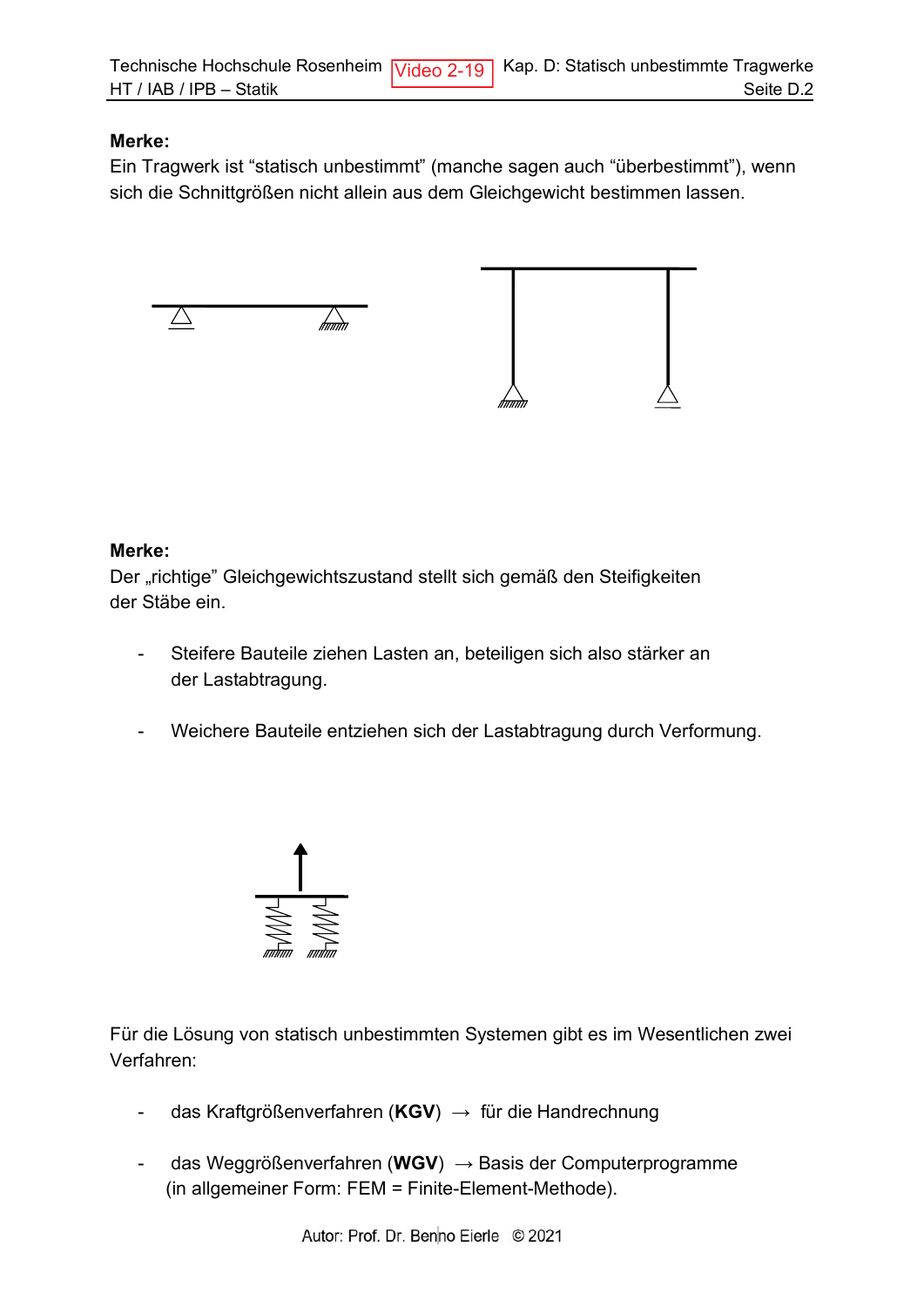## **D.2 Das Abzählkriterium**

Mit dem Abzählkriterium kann man relativ einfach prüfen, ob ein System aus mehreren Stäben statisch bestimmt oder unbestimmt ist.



Autor: Prof. Dr. Benno Eierle © 2021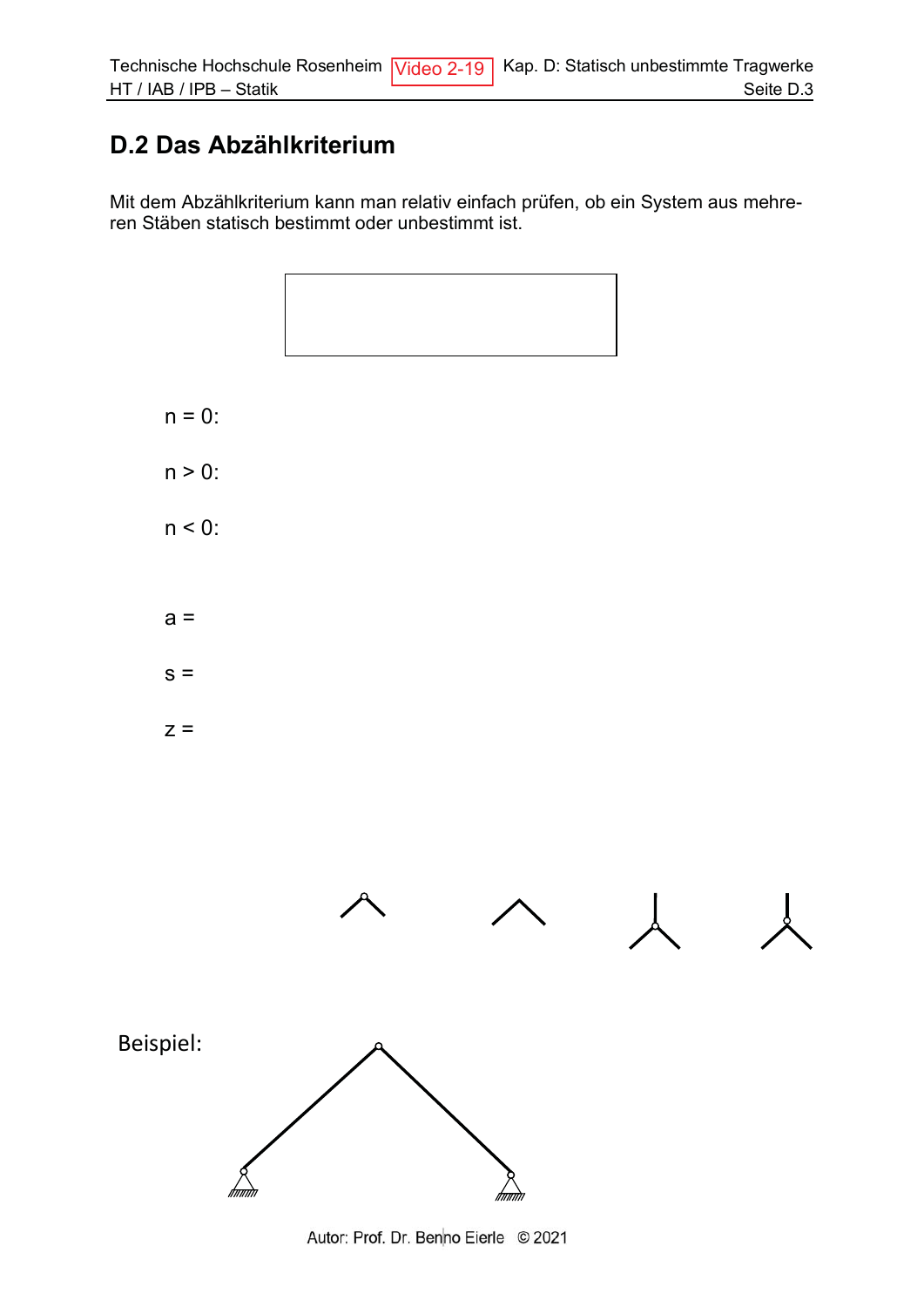#### Beispiele für statisch unbestimmte Systeme

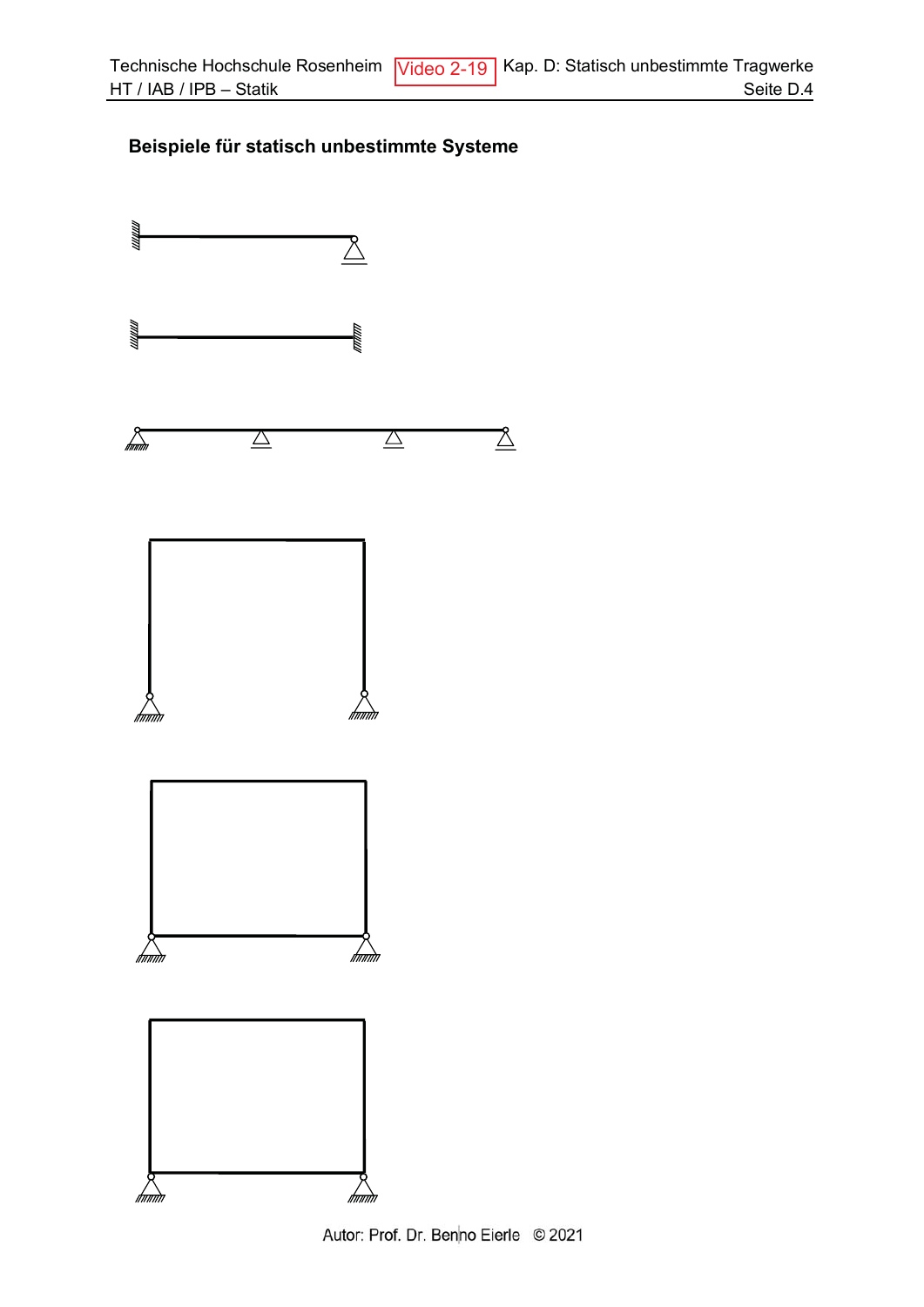



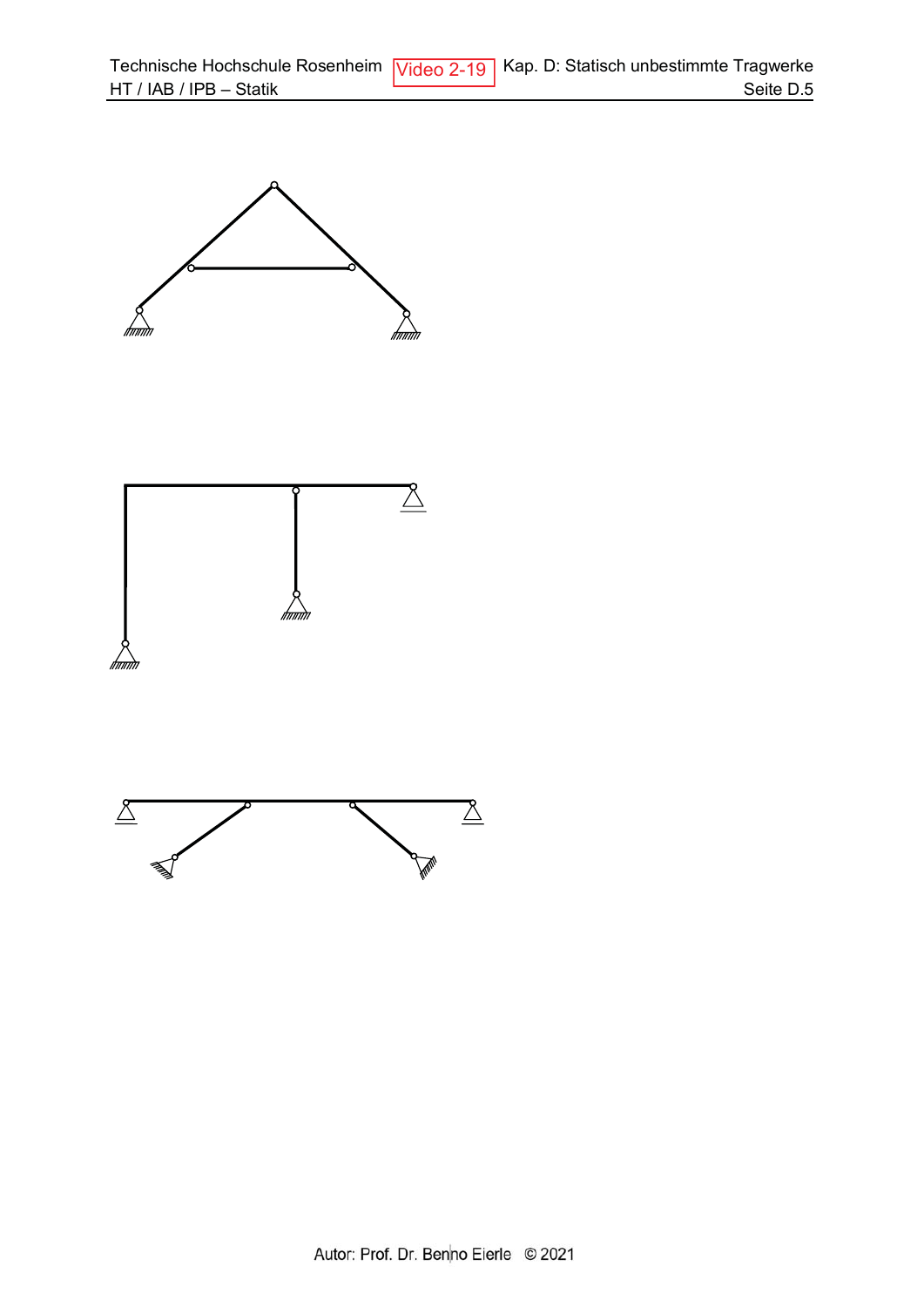## D.3 Das Kraftgrößenverfahren (KGV)

### D3.1 Grundgedanke des Kraftgrößenverfahrens

Aufgabe/Gedankenmodell: Wie groß muss die Kraft X<sub>1</sub> am Punkt <sup>1</sup> sein, damit die Verformung am Punkt 1 infolge einer Last q wieder rückgängig gemacht wird.



Verformung infolge q:

Verformung infolge X<sub>1</sub>:

Berechnung von X<sub>1</sub>:



Autor: Prof. Dr. Benno Eierle © 2021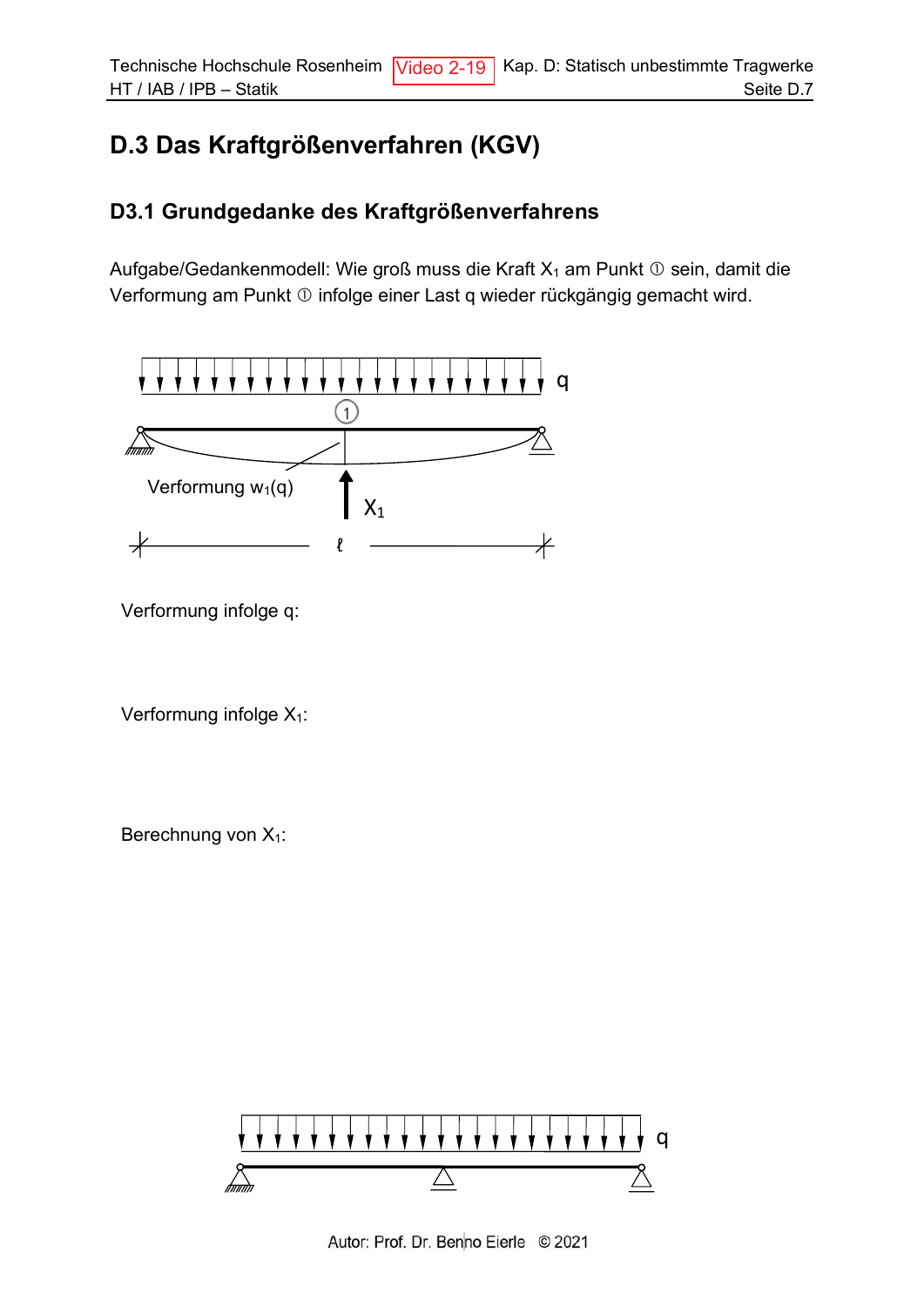Gleiche Aufgabenstellung, jedoch Berechnung der Verformungen mit dem Arbeitssatz:

Verformung infolge der Streckenlast q:



Verformung in Feldmitte infolge q mit dem Arbeitssatz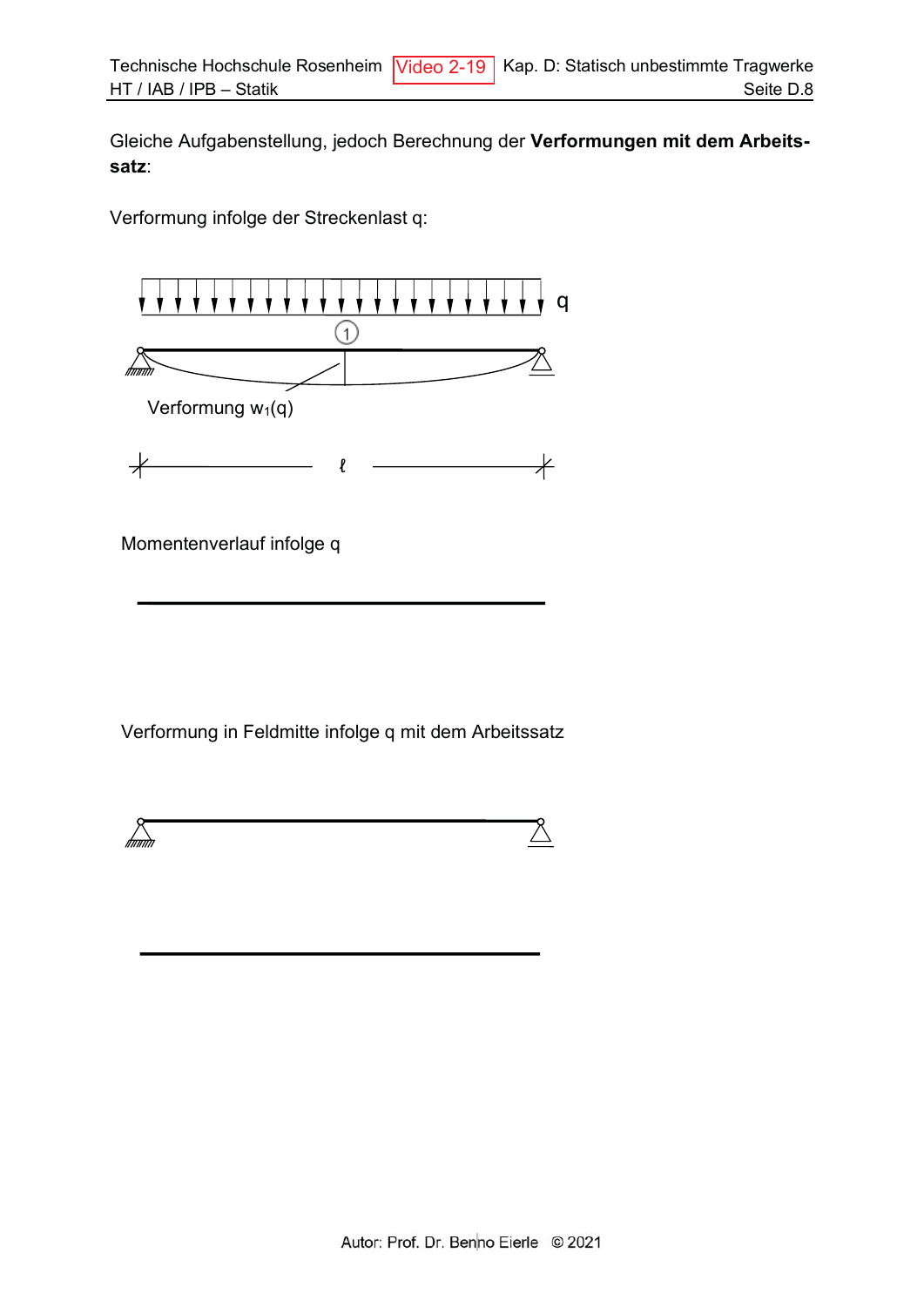Verformung infolge der Einheitslast  $X_1 = 1$ 



Momentenverlauf infolge  $X_1 = 1$ 

Verformung in Feldmitte infolge  $X_1 = 1$  mit dem Arbeitssatz

Autor: Prof. Dr. Benno Eierle © 2021

Ž